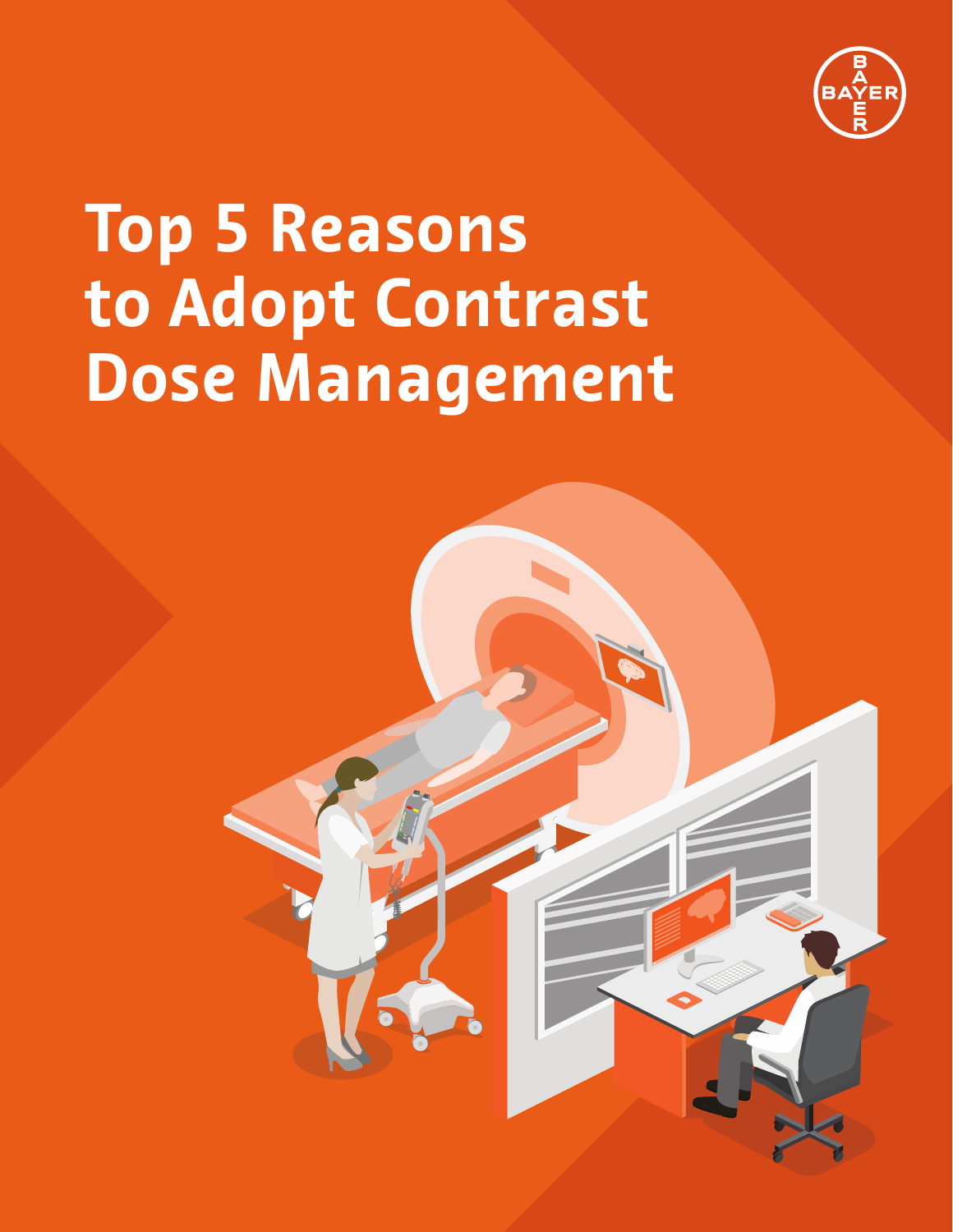#### Top 5 Reasons to Adopt Contrast Dose Management

**With Radiation Dose Management largely considered best practice, attention has turned to managing contrast dose. Are you ready for the adoption of Contrast Dose Management?**

The movement toward better understanding of the "how and why" of managing contrast dose is now gaining traction. Recent reporting guidelines from the ACR and CMS recommend more attention be focused on contrast dose documentation. $1$  But it's not just accreditation and regulatory agencies that see the value in managing contrast dose. Radiology departments are implementing Contrast Dose Management and seeing a number of benefits, including:

- $\overline{\phantom{0}}$ 1. Fine-tuned performance
- $\overline{\phantom{0}}$ 2. Automated documentation accuracy
- 3. Facilitates compliance  $\overline{\phantom{a}}$
- $\overline{\phantom{a}}$ 4. Quality management
- $\overline{\phantom{0}}$ 5. Total Dose Management

Read on to find out why Contrast Dose Management has begun to gain momentum.

1 American College of Radiology Practice Parameter for Communication of Diagnostic Imaging Findings and Bayer Overview of CMS Guidelines and Medication Recording.

#### **" Although contrast agents are considered a prescriptive drug, our process doesn't always support this. Contrast dose should be documented accurately with consistency."**

—Joanne Hoener, Portfolio Management at Bayer, RT(R)(CT)(MR)-CIIP

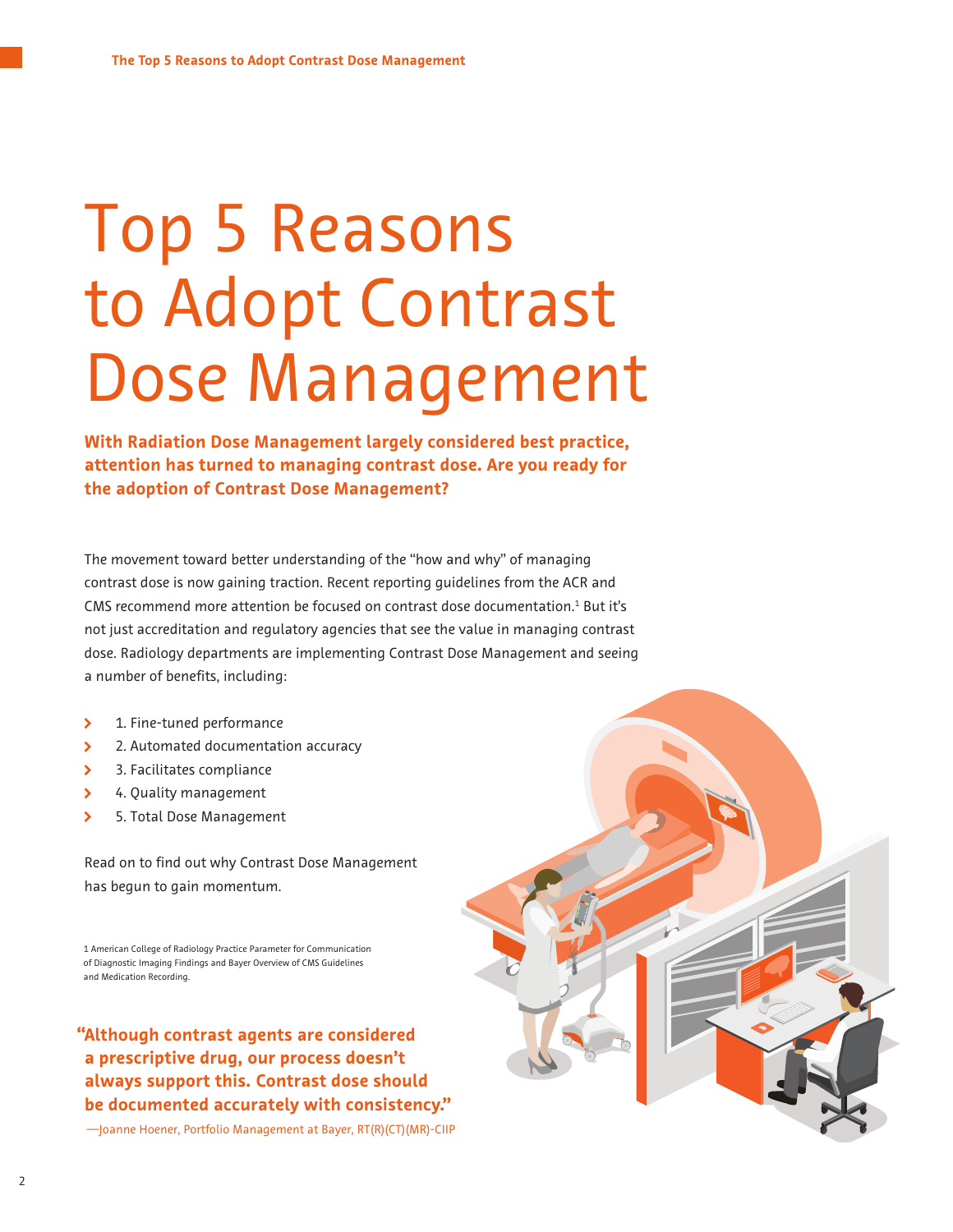## 1. Fine-Tuned Performance

**It's nearly impossible to increase efficiency and fine-tune your workflows when you're bogged down with manual documentation.** 

A Contrast Dose Management solution can speed things The Contrast Dose Management up by eliminating manual processes through interfacing.

"PACS, RIS and EMR technologies were supposed to make our lives easier and paperless, but these systems often have not removed or even reduced paperwork," said Joanne Hoener, Portfolio Management at Bayer, RT(R)(CT) (MR)-CIIP.

In fact, many imaging teams manually document contrast information in several locations or programs. A Contrast Dose Management solution can eliminate repetitive, manual documentation and even dictation, leading to more efficient radiology workflows. It can also automatically connect study data directly into PACS, RIS and Speech Reporting systems through outbound interfaces.



**Contrast Dose Management equips you with the tools that can help accelerate workflows across the enterprise.**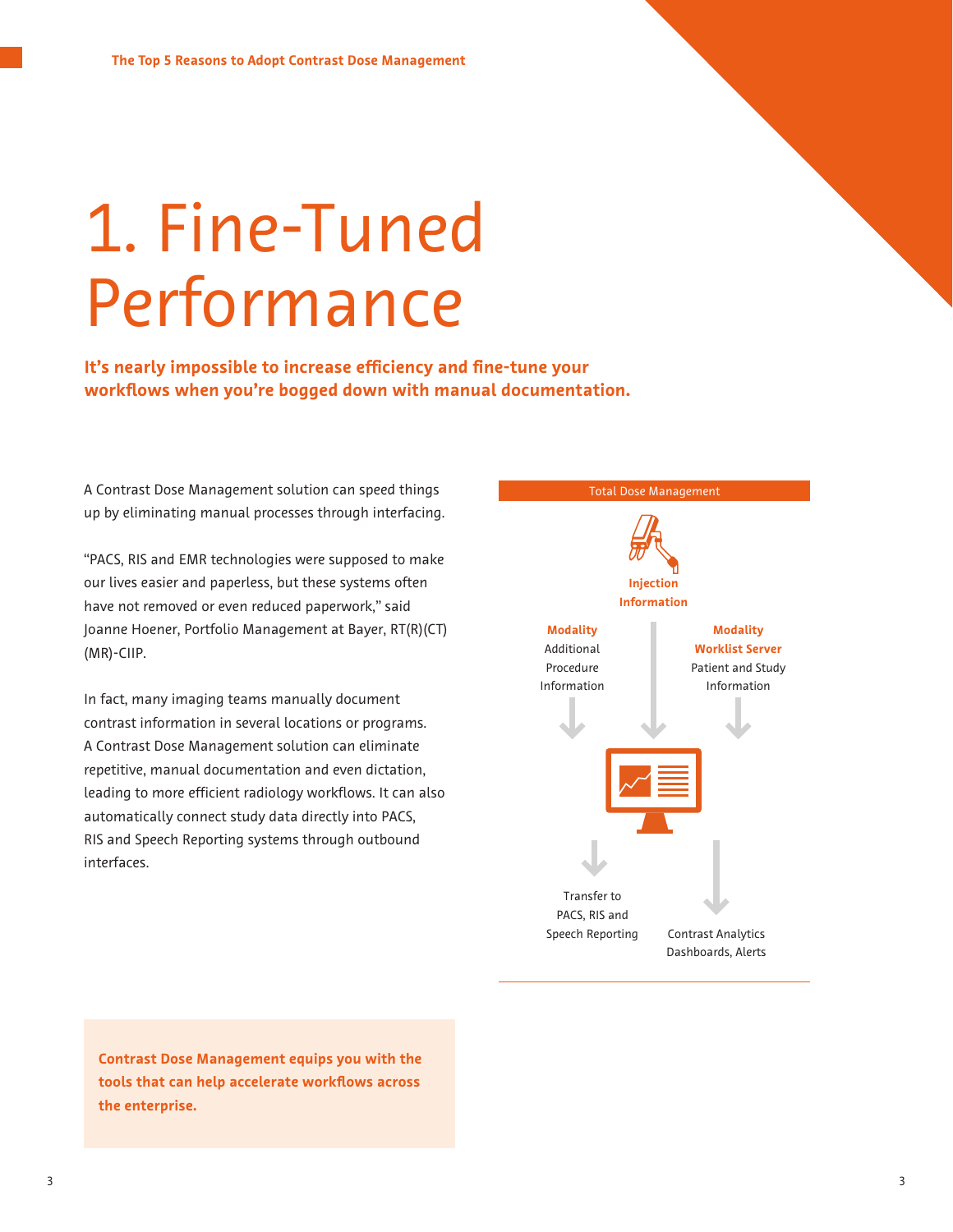#### 2. Automated Documentation Accuracy

**We're all human, and people can make mistakes. Mitigate the risk of human error in billing and other processes by automating tasks, which can result in more accurate and complete information.**



Easy access to accurate study reporting can ensure that providers are paid on time. Through automation, Contrast Dose Management can improve the billing process by mitigating down-coding and billing rework.

According to Kay Rosenberg, South Jersey Radiology Associates Billing Manager, Contrast Dose Management "saves time, increases accuracy and improves our billing cycle time."

**Automating accurate contrast dose documentation can ease reconciliation tasks and accelerate report turnaround times.**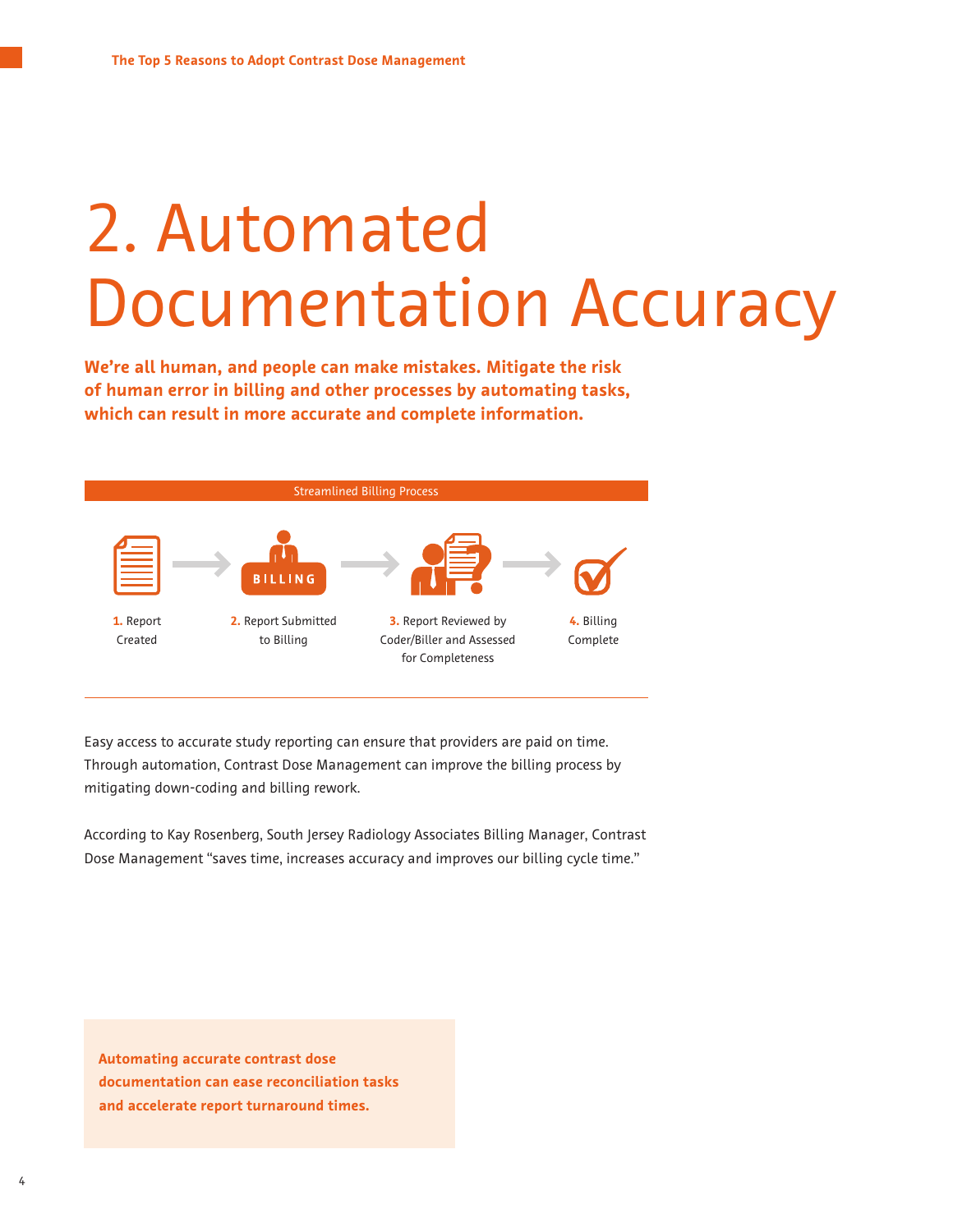# 3. Facilitates Compliance

**Requirements surrounding contrast use and documentation are constantly evolving. By implementing Contrast Dose Management, you'll be ahead of the game.** 

The Joint Commission, ACR and CMS all agree that contrast information should be captured in patients' medical records.<sup>1</sup> Radiology departments can ease today's requirements and prepare for new regulations by adopting a solution that automatically captures and monitors contrast data.

**76 million** Approx. Annual CTs: half had contrast injections<sup>2</sup>  $\mathbf{V}_{\text{contrast}}$ **11.5 million** MRI contrast procedures per year3

is considered a medication

1 American College of Radiology Practice Parameter for Communication of Diagnostic Imaging Findings

and Bayer Overview of CMS Guidelines and Medication Recording.

2 Beckett KR, Moriarity AK, Langer JM. "Safe Use of Contrast Media: What the Radiologist Needs to Know," RadioGraphics 2015;35:1738-50.

https://pubs.rsna.org/doi/pdf/10.1148/rg.2015150033.

3 Arlington Medical Resources Data Report. January-June 2016.

**Many radiology departments have already begun adopting Contrast Dose Management to help them stay ahead of potential changes in documentation guidelines.**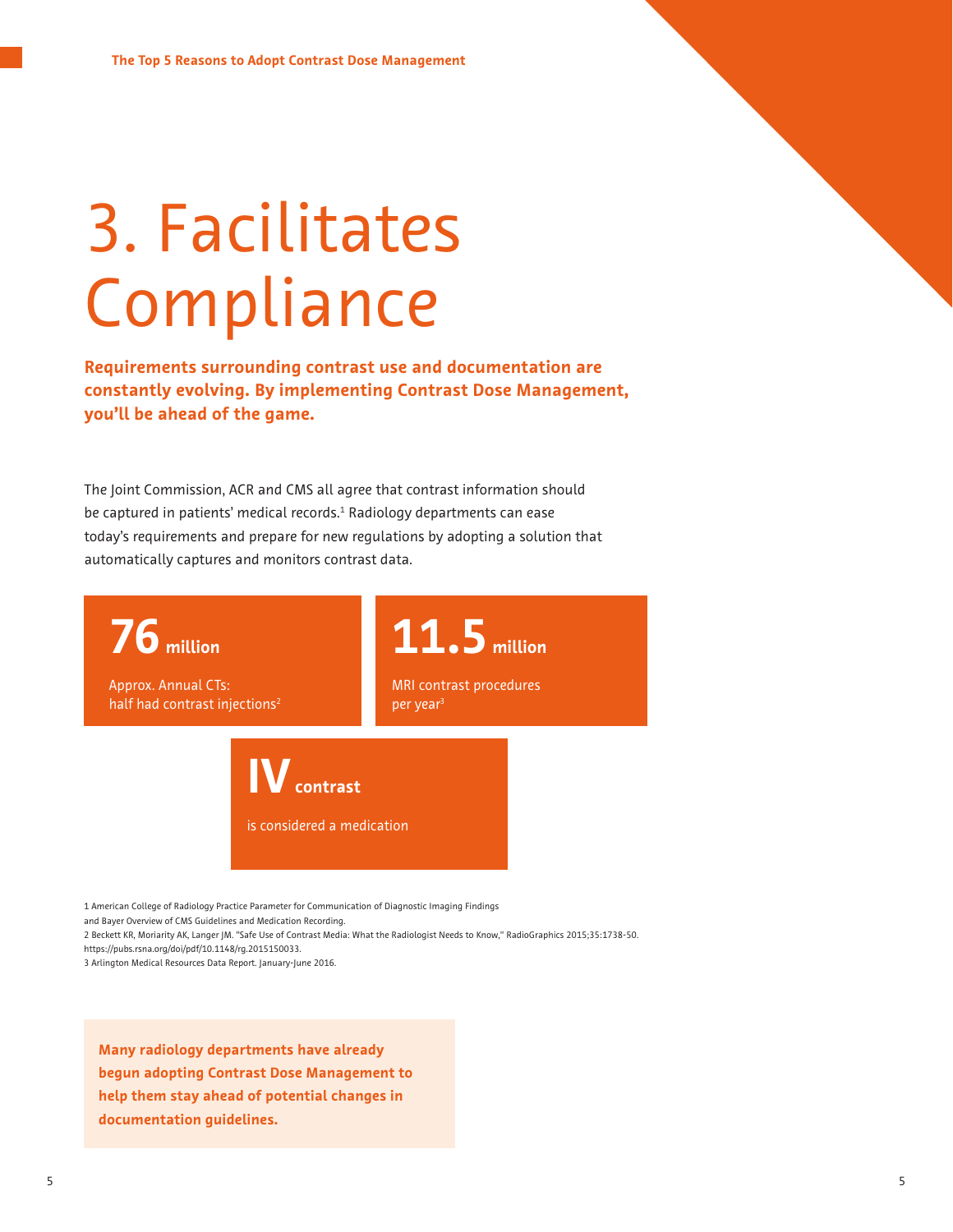## 4. Quality Management

**Contrast Dose Management solutions can make driving quality initiatives easier. By automatically documenting dose, you can establish consistency in documentation capture while aggregating quality metrics in a central location.**



Access to aggregated contrast injection histories eliminates the need to sift through disconnected databases for insights. Administrators and radiologists are able to identify variations in performance, patterns and trends. And then they can use exam data to evaluate outcomes and link them to technical factors, technologists and equipment.

With Contrast Dose Management, you can also review and streamline injector protocols. The right solution allows you to easily monitor a patient's cumulative MR contrast dose over time and set CT contrast volume thresholds over 24 hours.

**Having enterprise-wide exam information in one centralized, easily searchable database can close information gaps while demonstrating measurable gains in quality.**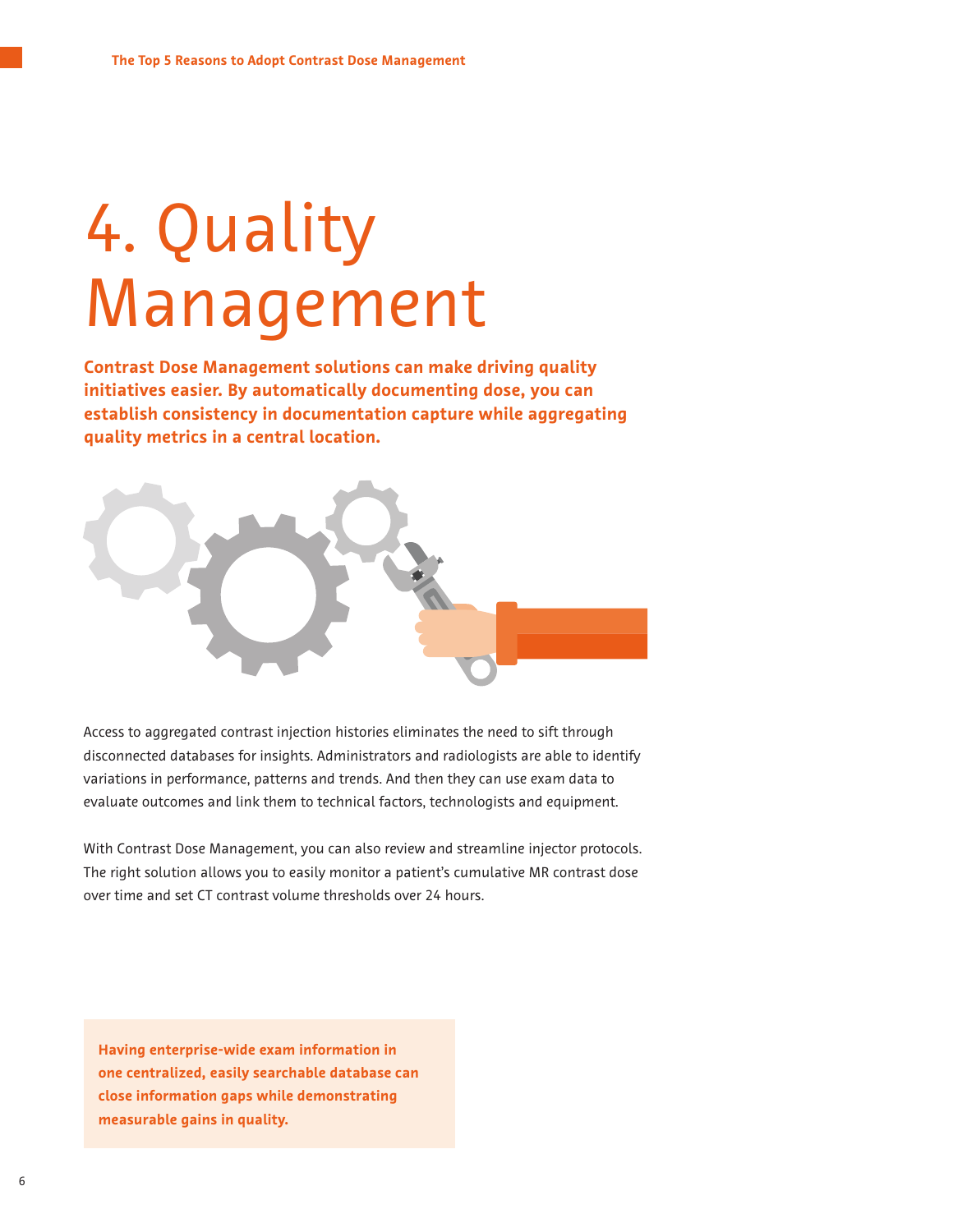# 5. Total Dose Management

**Enabling Contrast Dose Management together with Radiation Dose Management gives you the benefits of Total Dose Management. And with both, you can gain big-picture understanding of contrast and radiation data and documentation at patient and enterprise levels.**



Contrast Dose Management automates technologist workflows for accurate CT and MR contrast-injection documentation at the point of care and throughout the postprocedure workflow. Radiation Dose Management streamlines compliance through automated dose reporting.

In addition to combining these benefits, Total Dose Management offers the ability to track and monitor cumulative radiation and contrast dose over time. Think of it as next-level dose management, giving you the ability to close information gaps and gain cross-modality insights.

**Once you have a holistic view of contrast and radiation dose data, you can identify opportunities for clinical, financial and operational improvement.** 



Cross-modality cumulative dose score card